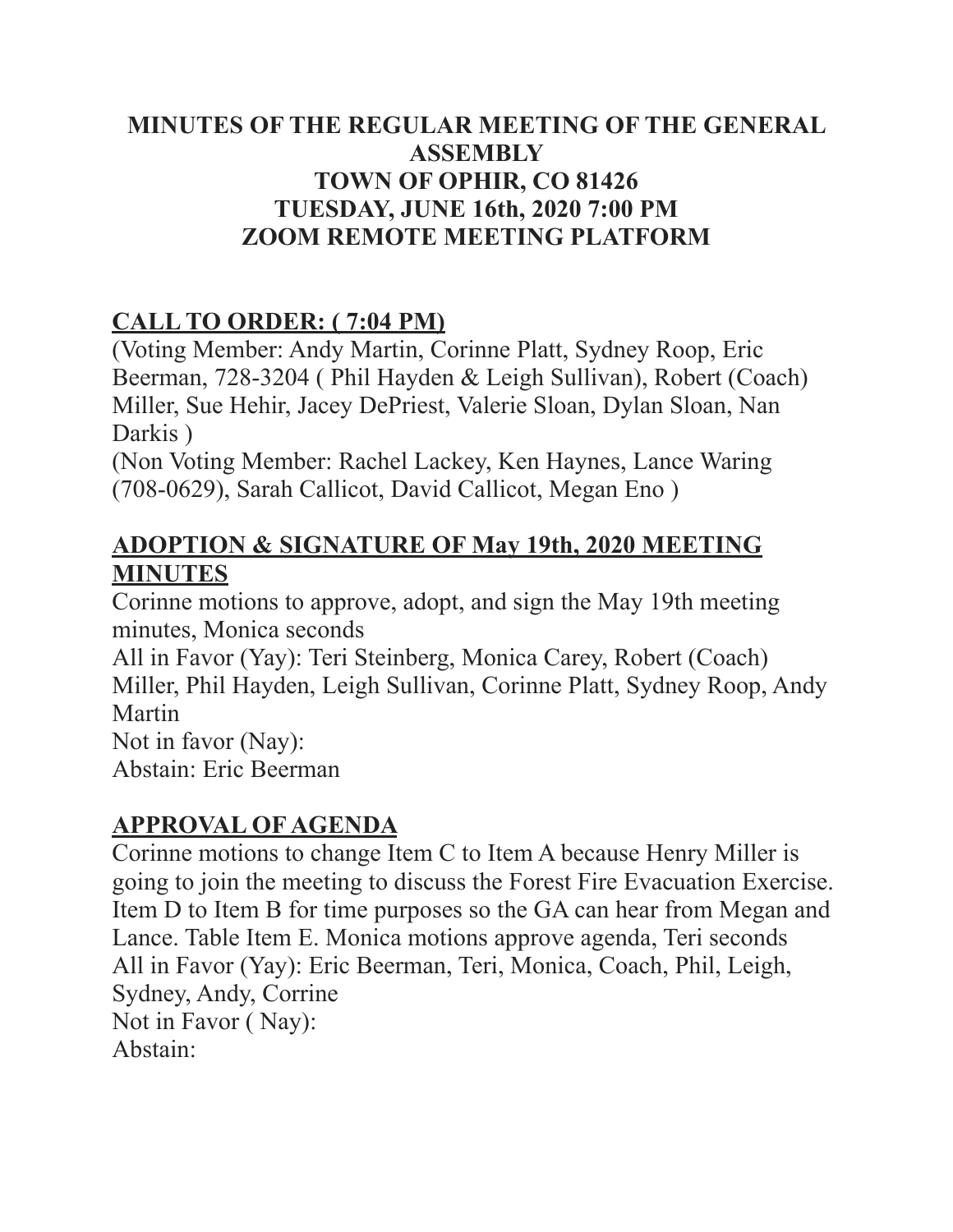#### **BUSINESS ITEMS**

A. COVID-19 Update- If anyone needs updates in regard to State, County, or other information contact Ken or Sydney and they will get those to you. As COVID-19 affects Town of Ophir, the Town has re-opened Town Hall for appointment only. Only concern for Ophir is the Ophir Freebox. The County Health Department encouraged the Town to reduce contacts as possible. Other towns in Colorado who have freeboxes have closed their freeboxes down in the meantime. Ken feels that employees of the Town should decrease number of contacts as much as possible, but is someone is passionate and wants to manage the Freebox as a volunteer that is out on the table Ken will reinstall if someone wants to maintain on their own time, the Freebox will need to be cleaned and items thrown away regularly. Ken is hesitant to return the Freebox to be maintained by paid town employees. The Town does want to open the Freebox again and have it available for residents, but feels at this time it should remain closed for health reasons

**B. Forest Fire Evacuation Exercise-** In the last year the Town of Ophir has begun working closely with San Miguel County on its emergency plans. The idea of a forest fire evacuation has been brought up by the Town. The Town will work with the County on how to properly evacuate everyone out of Ophir safely. Potential date for this exercise would be the middle of September, it was originally scheduled for June before COVID-19. Ophir Fire Ban and restrictions has begun.

C. Ophir Pass/San Miguel County Road and Bridge Work

**Discussion-** San Miguel County is doing drainage work on the north side of County Rd 65. San Miguel County will take Beaver Dam down on north side of County Rd 65 to create drainage, excavate, and then reseed. As it relates to culvert or beaver dam removal, the USFS usually does not notify communities of this scope of work, it didn't occur to the USFS to reach out to Ophir about this roadwork. County was acting in best faith and on recommendation from USFS in regard to this road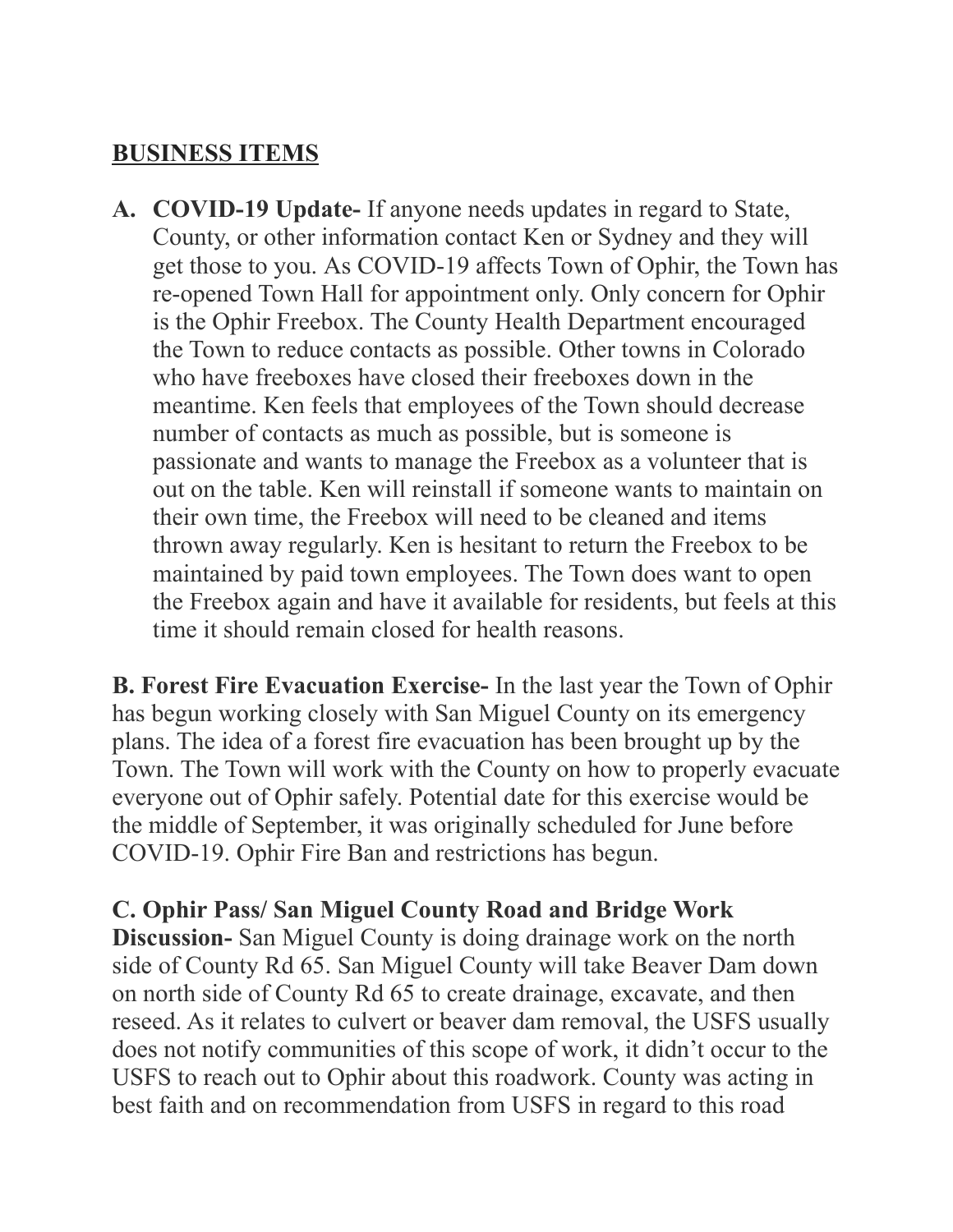maintenance. San Miguel County didn't think or know that this area was sensitive to Ophir residents. USFS is hoping to create an MOU for New Dominion Mine in the next year to clear this mine waste. The three parties involved in this MOU will be USFS, Ophir, and the EPA. USFS cannot operate on private land, but the EPA CAN operate on private land. Next first steps: 1st point of contact with the EPA, let the EPA know the USFS intentions. Questions, who's going to do the design and sampling of this area? What are the visions for this site? Mine waste on Ophir land versus USFS? Jean Wyatt could be a good contact with the EPA. Monica implores communication with Town of Ophir and the County for future projects like these. The Town of Ophir wants to know what's going on. Monica asks if there are efforts to clean up the downhill side from County road work from a couple years ago? Moving forward to create open communication of intentions with USFS and County, there is an idea to include Town of Ophir in the annual spring meetings with Town of Ophir, San Miguel County, and USFS to discuss projects that will be going on in our area. Lance Waring is please to hear of solution with USFS agreement in regard to drainage on the road. Megan and Ophir will be working together to clean up mines. There will be a Board of Commissioners Meeting- July 8th regarding All things Ophir for 45 minutes during the meeting. Lance also says that the County moving forward will work towards more open communication with the Town of Ophir in hopes to dismiss any confusion on future projects. A GA member says, what about the beavers that are currently living in the proposed area to be removed? What if the beavers come back to dam it back up? Megan says, USFS is not trying to remove beaver population, but to try to get them to relocate on the lower side of the road in order to create a better drainage area on the north side of the road. Megan is hoping that they will eventually learn to build their dams elsewhere, and that if residents see any beaver activity on that side of the road to let the USFS know because the sooner they can knock the dam down, the easier it will be for the beaver to get the hint to move on elsewhere. The USFS is hoping to discourage the beavers from building in this one spot. A GA member asks, Is there anything citizens can do to expedite the cleanup of the mine? Megan says to hold accountable MOU and contact with EPA. A GA members asks about preliminary work done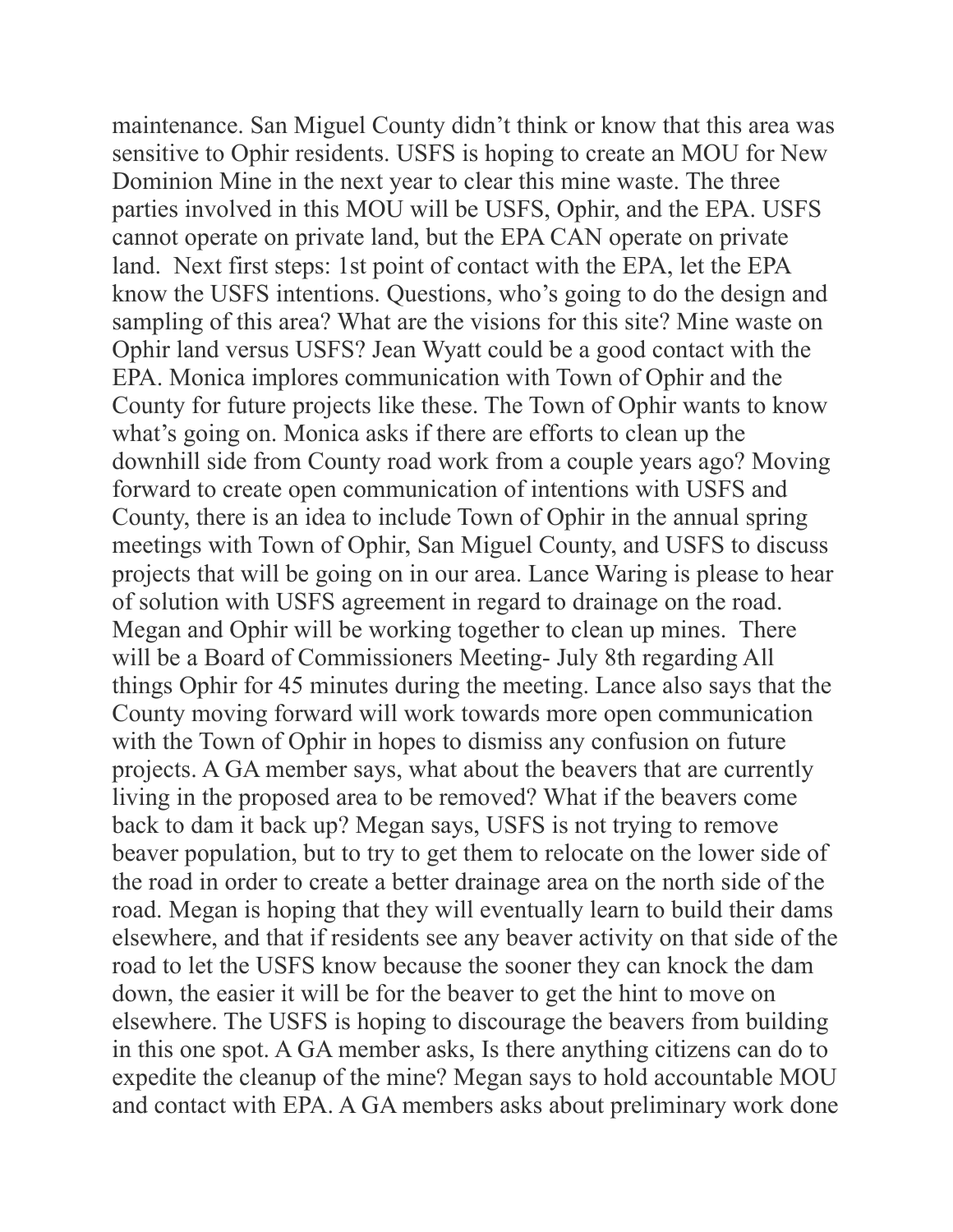Linda Lanam in Delta in regard to Ferric Oxide? Megan says yes and that the USFS is using this information to build upon. Jean Wyatt's name is brought up again as she has been involved with projects in the valley. Jeff Litteral is brought up. There will be a Thursday site visit in regard to mine cleanup in Swamp Canyon. The county is requesting no citizens to approach the County while they are in equipment.

### D. First Reading of Ordinance 2020-1, Town of Ophir Drone **Policies**

This Ordinance creates Town of Ophir guidelines and rules in regard to Drone use on private and Town owned property and trespassing issues. This Ordinance relates to drones that are over .55 pounds in weight. It allows users to use public space once they have registered with the Town, and have a concept of where users can take off and land. Teri Steinberg helped revised and edit the Ordinance, clarifying the Ordinance to make it easier to read. Teri would like to make two additions to this Ordinance, these changes were in the 2018 Drone Ordinance written by Steve Johnson and also come from the Town of Telluride Ordinance. Teri would like to add two paragraphs added to Section 4. The first paragraph: No person shall enter, hover land, or otherwise operate a UAS on or over another person's property without the prior consent of the property owner. Unauthorized entry will be deemed a trespass. The second paragraph: Any property may be subject to nuisance, privacy and trespass law violations. There is discussion amongst the GA about the Ordinance. Drones weighing under .55 pounds do not relate to this Ordinance, only drones weighing more than .55 pounds. The rules will be a summary of the Ordinance. The rules will be ready by the next GA to be attached to the Ordinance for Second Reading. What are proposed take off and landing locations? There are currently not any. One of the rules is that the Town Manager designates proper take off and landing locations. Users can take off and land on private property. Currently users would not be able to land or take off in Open Space. Users would have to apply for a permit through Ken with their requested take off and landing locations. There is further discussion on verbiage and rules of the Ordinance. It isn't possible to say that the Town of Ophir doesn't allow drones period. It's not legally possible.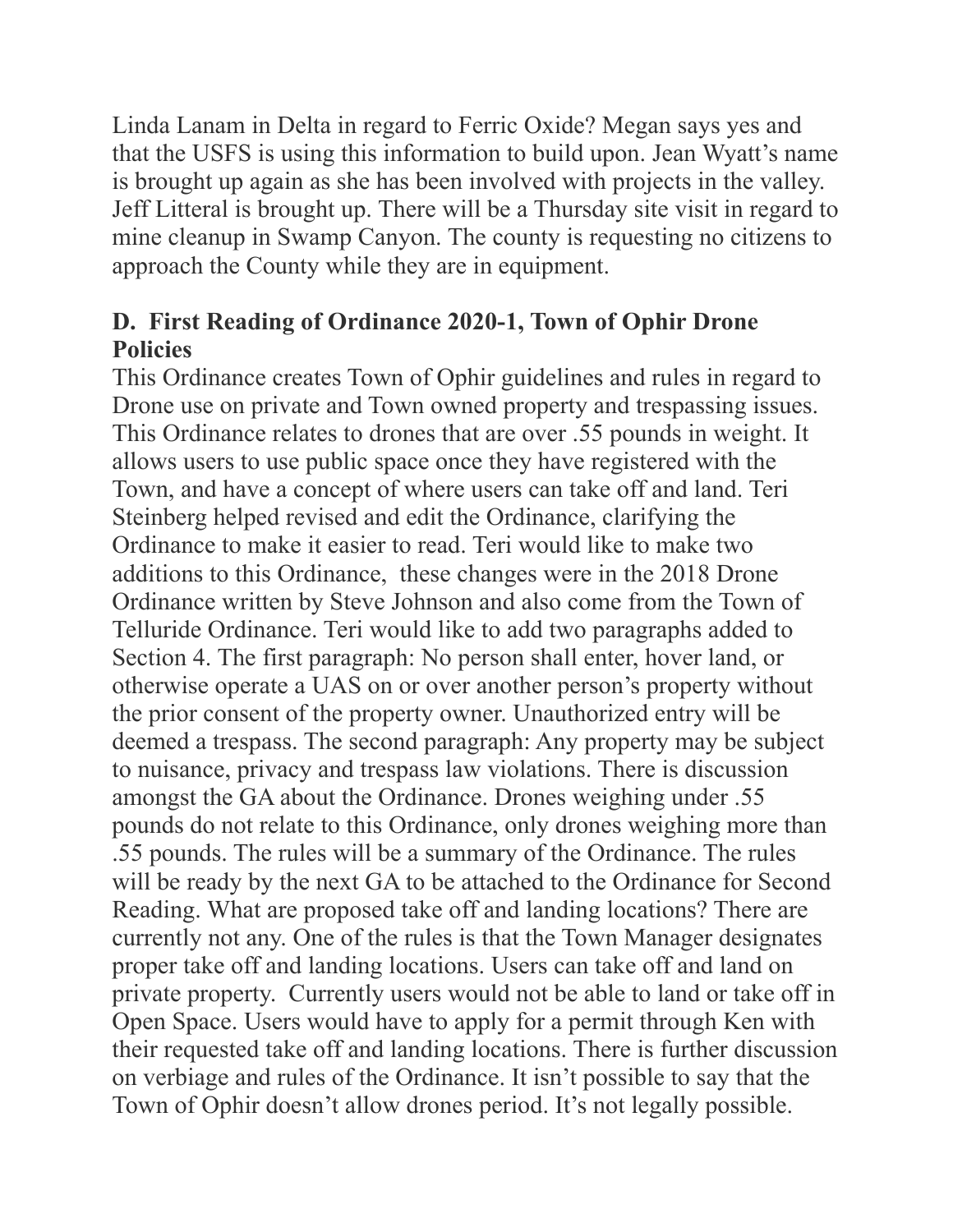What about drone use on public right aways? These drones usually will only go about 400 ft. The meat of this Ordinance is more based on trespassing and privacy issues. The idea that this creates a time consuming process to use a drone is brought up. Ken would be the Town staff behind enforcing these laws. Sue Hehir makes a motion to proceed with Teri's revisions on Ordinance 2020-1. Sue Hehir's first motion is tabled to allow for Teri's motion. Teri motions to approve the First Reading of Ordinance 2020-1 with the addition of the two paragraphs to Section C, the first being: No person shall enter, hover land, or otherwise operate a UAS on or over another person's property without the prior consent of the property owner. Unauthorized entry will be deemed a trespass. The second paragraph being: Any property may be subject to nuisance, privacy and trespass law violations. to Section C, and addition of the summarized rules. Sue Hehir seconds

Yay- Teri Steinberg, Sue Hehir, Jacey DePriest, Sydney Roop, Eric Beerman, Corinne Platt,

Nav- Monica Carey, Coach Miller, Phil Hayden

Abstain-Andy Martin, Dylan Sloan, Nan Darkis, Leigh Sullivan Approved for Second Reading

### E. Discussion on matching for Werner Infiltration Grant-TABLED.

F. Public/ Zoom Government Meetings Discussion- COVID-19 has created the need for Zoom Meetings and this changes how Town of Ophir holds its government meetings. The July GA Meeting could potential be held in Town Hall with a limited amount of people if GA members want to do that. Once the Emergency Declaration has been lifted, meetings will return to an in person meeting in Town Hall. The Home Rule Charter requires it. If the GA wants to change that, this will be an amendment to the HMC. A GA member asks if there is an easier way or a different procedure to make a change of the meeting structure to allow for a hybrid meeting that includes virtual and in person. General consensus amongst staff is no, the HMC says GA meetings must be held in person. Town of Ophir wants to keep its residents safe and that is why the Declaration of Emergency was created to allow for remote virtual meetings so the GA meetings could continue to happen in a safe format.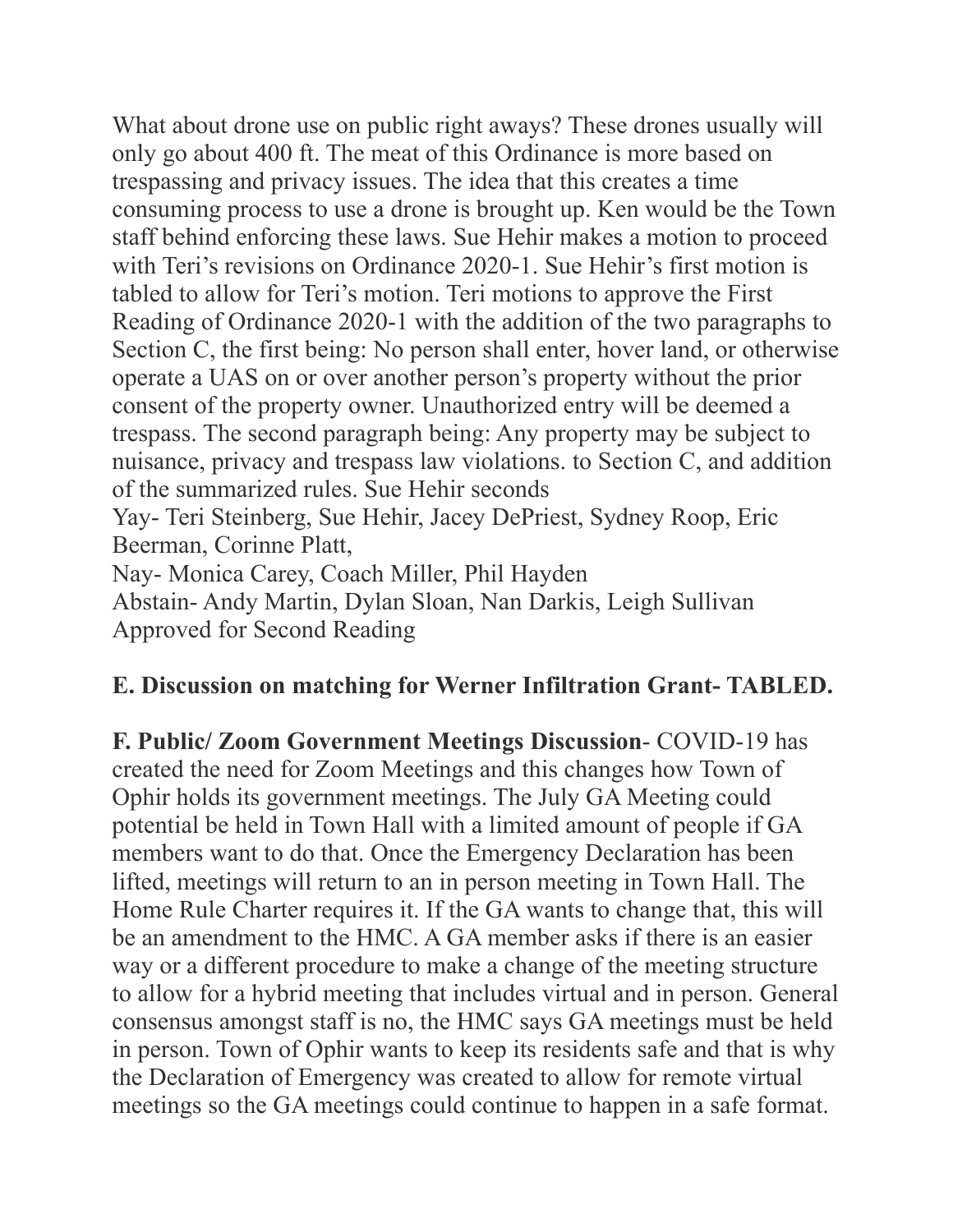A question that has been brought up to staff is, while attending a remote zoom meeting, does the GA member that is registered to vote, need to physically be in Ophir to cast a vote? Currently the emergency declaration does not require the registered Ophir voter to physically be in Ophir to cast a vote. Town of Ophir is still currently under this declaration. A GA member asks, will future GA meetings become more of a hybrid with both physical and remote attendance? The GA will decide this, it is open for discussion. This has also affected voter registration and has brought up many questions as to who is eligible and how does one become eligible to vote in Ophir. There is a discussion about voter registration as it is written in the HMC and the gray area surrounding it. Questions such as, when does someone's voter registration become inactive? GA members would like to see the voter registration revisited by Town staff. How does the community feel about virtual meetings? A general consensus amongst GA members is that residents like the remote virtual meetings and makes it more convenient for them to attend. Changing how Town of Ophir holds its GA meetings would mean a change in the Home Rule Charter. Town of Ophir staff will need to see the legality of virtual meetings if GA members want to see the format of how meetings are held. Staff will work on this and return to the GA with some better information

### **5. STAFF REPORTS**

Town Manager (Ken Haynes): Ken will be on vacation next week. Nan and Phil volunteer to assist with watering the flower pots in-front of maintenance building. Bee Happy Lands is here, says biggest trouble spot is in North East side of the Open Space. Tree planting is going! Town Mayor (Corinne Platt): Fire Ban in place in Ophir. The Core Act has been introduced into the Senate-Ophir has some big stakes in this passing. This affects Ophir and the surrounding wilderness. **Town Clerk(Sydney Roop):** There is a lot of discussion and passion at

the moment in regard to Ophir Voter Registration. I am working on understanding our Home Rule Charter and Ordinances that pertain to this. Town staff is working towards making our voter eligibility and rules clear and simple. Town of Ophir has a new website. Sydney shows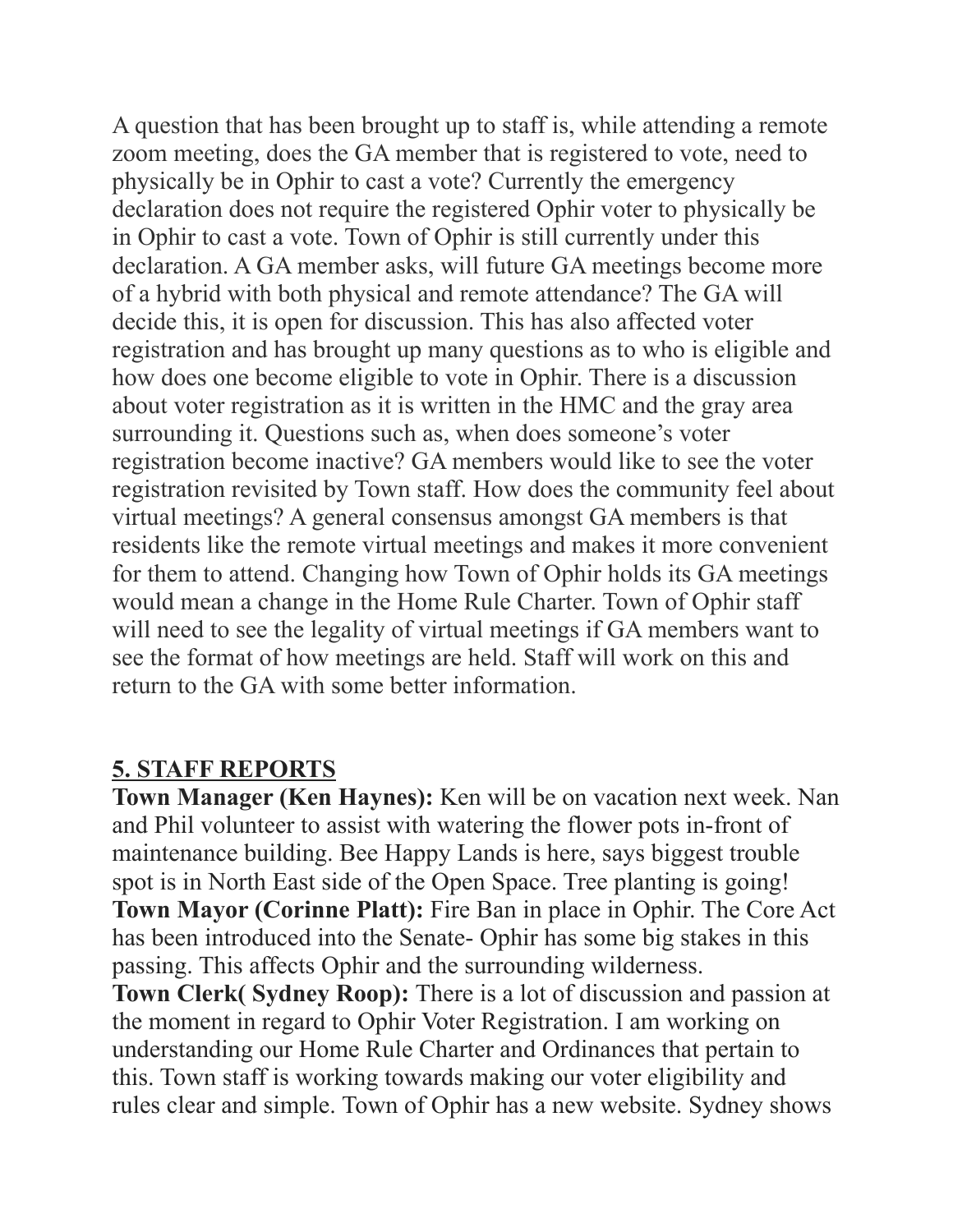the website to the GA and goes through some of the pages. Town Staff hopes that the website will be a resource for our community. **Ophir Environmental Chairperson (Monica Carey): Monica would** like to review of 3 Mile Plan and conservation District with the OEC. There has been discussion with staff to have a public works yard to house blades and road base around the water facility. Ongoing discussions with the Forest Service in regard to gate replacements. Blixt Road gate and gate near the Beresford's home. Next meeting- Begin reviewing the new website, residents would have access to the OEC agendas and meeting minutes. Begin documenting disturbances on Open Space including Town owned land and projects. More master plan. Planning and Zoning Chairperson (Valerie Sloan): There are a couple of building permits. Master Plan Update goal for a rough draft to present to GA is July or August.

#### **6. NEW BUSINESS**

Several parents question the health concerns with COVID-19 and the lemonade stand. Should the lemonade stand be open for the kids to sell lemonade? There is a discussion amongst the GA members as what should be done. Kids should definitely be wearing gloves, masks, using hand sanitizer etc. Does the community want it? Some GA members want to close it down to limit contact with kids with tourists. Ken will refer to County Health Departments to get guidance or regulations from them as to what to do. GA members would like to see a recommendation email come from Ken with guidance on the lemonade stand. Sue Hehir: Help spread wood chips for "Ophir Days" as long as 6ft physical distancing is met. No date yet on when to spread.

## 7. ADJOURN

Sue motions to adjourn, Teri seconds

In Favor (Yay): Corinne, Sydney, Andy, Valerie, Sue Hehir, Jacey DePriest, Phil Hayden, Leigh Sullivan, Eric Beerman, Andy Martin Not in Favor (Nay):

Abstain<sup>-</sup>

Meeting adjourned.